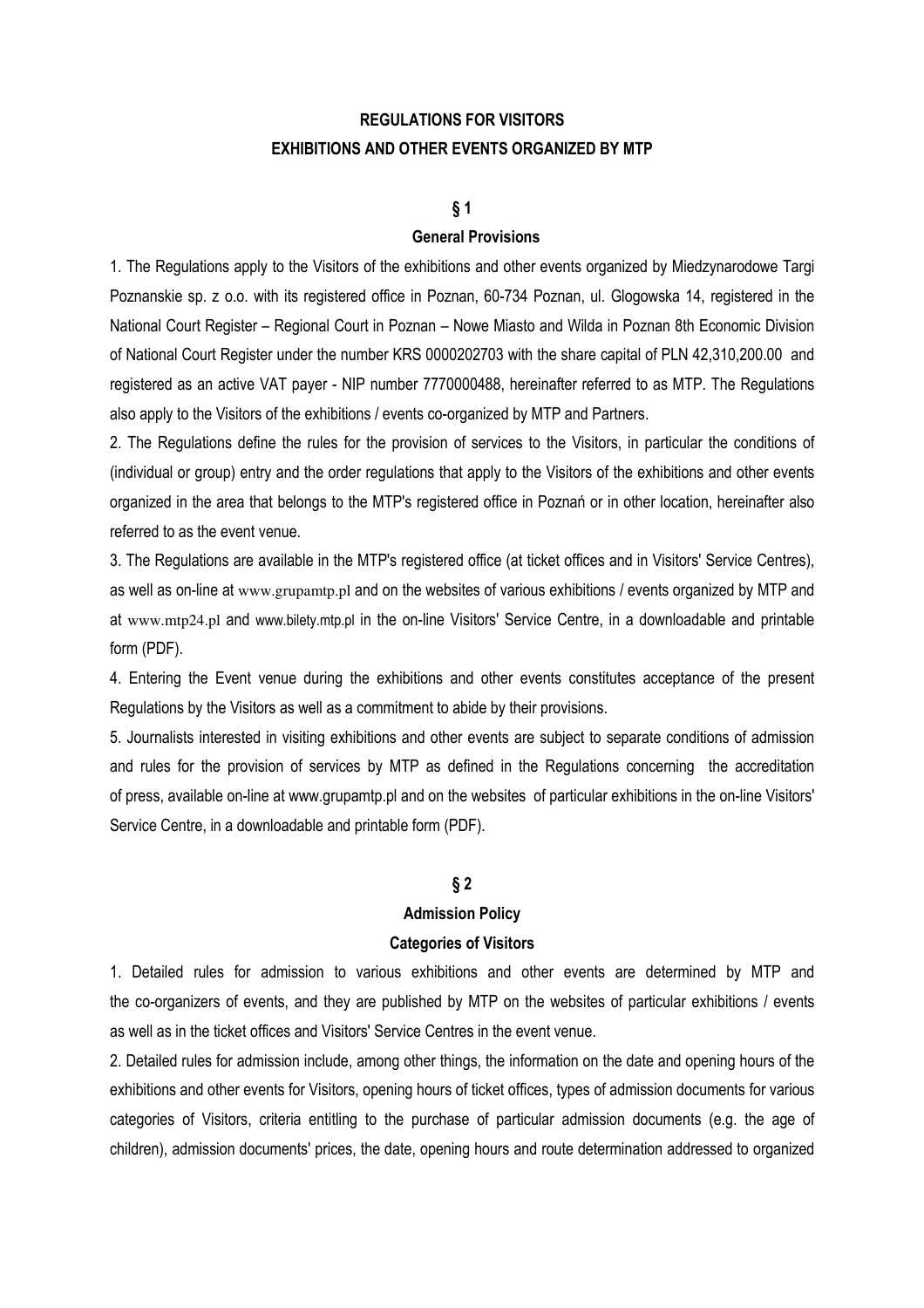groups of Visitors, entitlements resulting from the possession of particular admission documents, deadlines for the registration of Professional Visitors.

3. Admission to the event venue is regulated, and sometimes restricted, depending on the nature of an exhibition / event and its importance, as well as the category of a Visitor, for example through the designation of separate exhibition opening days for Professional Visitors and separate opening days for the general public, the designation of separate exhibition opening days for organized groups of Visitors, restricting a part of the exhibitions for adults only, determining the necessity to fulfil the requirement concerning the compatibility of business or education profile with the theme of an exhibition / event in order to obtain a promotional offer for admission, introducing the requirement of registering groups of visitors (school groups, tours) beforehand. MTP reserve the right to close the sale of the admission documents in such situations as for example when the pool of available admission tickets and/or entry cards to the event venue is sold out, or to temporary stop the sale of admission documents to selected exhibitions / events if there is a risk of overcrowding the event venue in the situation of a very large number of Visitors.

4. Admission to the mass event venue is subject to special regulations and restrictions due to the necessity to ensure the safety of the event participants (including Visitors), and the Visitors need to follow, in addition to these Regulations, the provisions of the mass event regulations. The Regulations of particular mass events organized or co-organized by MTP are available in the MTP's registered office, in the event venue (at ticket offices and in Visitors' Service Centres), as well as on-line at www.grupamtp.pl and on the websites of various exhibitions / events organized by MTP and on the websites of particular exhibitions / events, in the on-line Visitors' Service Centre, in a downloadable and printable form (PDF).

5. Admission to the Event venue is only possible on the basis of an admission document which is subject to inspection by MTP (readers of barcodes on admission documents, entrance gates, turnstiles, monitoring), with the exception of free admission cases (no admission document required) stipulated below.

6. If, in connection with the organization of exhibitions / events aimed at the general public, educational, cultural, sports and leisure, etc. objectives are to be accomplished, the admission to some of these events may be free (no admission documents required) for all Visitors, or it may be subject to specific conditions (ticket price lower than usual) for specific groups of Visitors, for example:

 a) families with children - on condition that at the MTP ticket office the presence of at least 3 persons related to each other, i.e. one child with their parents or guardians, two children with their parents or guardians is reported,

 b) students of specific faculties and universities, the profile of which is associated with the theme of the exhibitions or other events - on presentation of a student card at MTP ticket office.

7. The promotional offer for admission documents to exhibitions and other industry events is addressed to Professional Visitors, and it can be used after registration as stipulated in § 3 of the Regulations.

8. Discount tickets offer for some exhibitions / events is addressed to organized groups of Visitors, and they can be used after the MTP's acceptance of the group registration as stipulated in § 4 of the Regulations.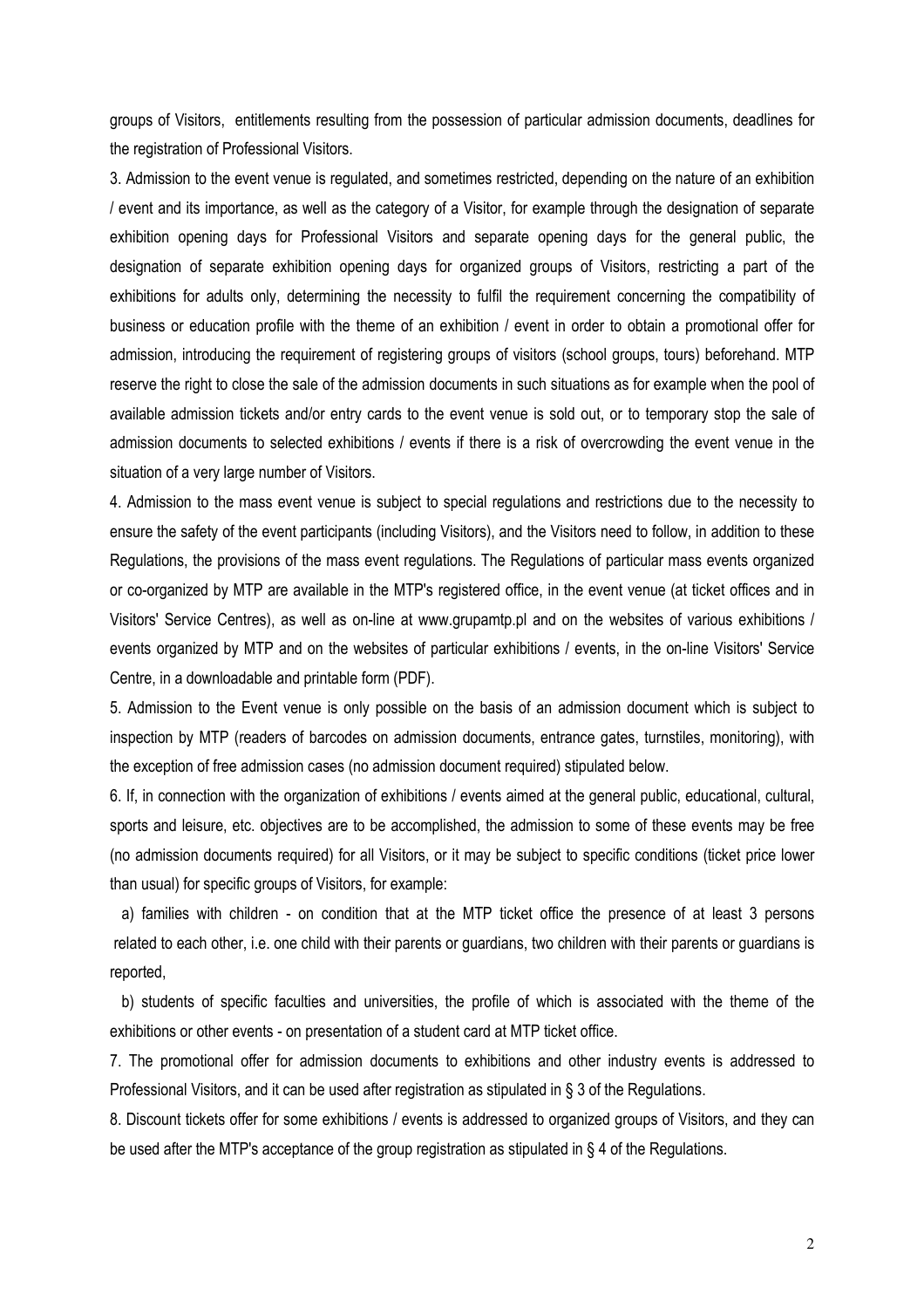9. Admission to exhibitions and other events of guests, i.e. the invited persons, is granted on presenting the invitations obtained by such persons. MTP accept the invitations issued (printed) by MTP and the invitations issued (printed) by MTP's partners (co-organizers of exhibitions / events, media, fair participants - exhibitors), but such invitations are subject to prior approval by MTP.

10. The Visitors who purchased the admission documents at the points of sale (ticket offices) in the place of the event may receive the invoice during the exhibition or event at the invoicing points or after the exhibition or event by completing the form and leaving it at the invoicing point, information desk, customer service point during the exhibition or event. The form must be accompanied by the original receipt for the purchase of the documents.

The Visitors who purchased the admission documents on-line at www.mtp24.pl or www.bilety.mtp.pl may receive an invoice via the service, using the "invoices" tab.

The Visitors who purchased the admission documents at points of direct sale or on-line through the agency of entities which were commissioned by MTP to sell the admission documents to the event, may receive an invoice directly from such an entity (MTP's partner) from which they purchased the documents on conditions stipulated by that entity (at an invoicing point or on-line).

11. MTP shall accept only the tickets sold by authorized partners which were commissioned by MTP to sell the admission documents (the details on the list of recommended partners can be found on the websites of individual exhibitions or events). MTP shall not be liable for the errors of the documents purchased outside the authorized points of sale. Only the purchase of the tickets from authorized distributors shall guarantee the purchase price offered by MTP. The purchase of tickets from other sources poses a risk of buying a fake, inactive, counterfeit, or reworked ticket, making it impossible for the Visitor to participate in the event without the possibility to claim reimbursement of the ticket from MTP.

12. Authorized partners commissioned by MTP to sell admission documents may add operational costs to the admission documents prices specified on the websites by MTP; MTP has no influence on the fact of adding the costs or their amount, as it is an independent activity of MTP partners.

13. For visitors, MTP also offers admission documents with the possibility of car entry (ticket or invitation). The document entitles its holder to enter the fairgrounds located directly next to the exhibition by car subject to the availability of free parking spaces, and in the absence of free parking spaces MTP shall provide a parking space in the car parks in a different location, e.g. in the MTP car park located in the fair area at the Matejko Street (detailed information on alternative car parks is available on the websites of individual exhibitions or events). Due to technical limitations, MTP it is not always able to guarantee to each holder of the document allowing car entry to the fairgrounds that it will be possible to enter the area located directly next to the exhibition.

# **§ 3**

#### **Registration of Professional Visitors**

1. Registration of Professional Visitors is a prerequisite for the use of a promotional offer of admission documents referred to in § 2 Item 7 and defined in the detailed rules of admission stipulated in § 2 Items 1 - 3.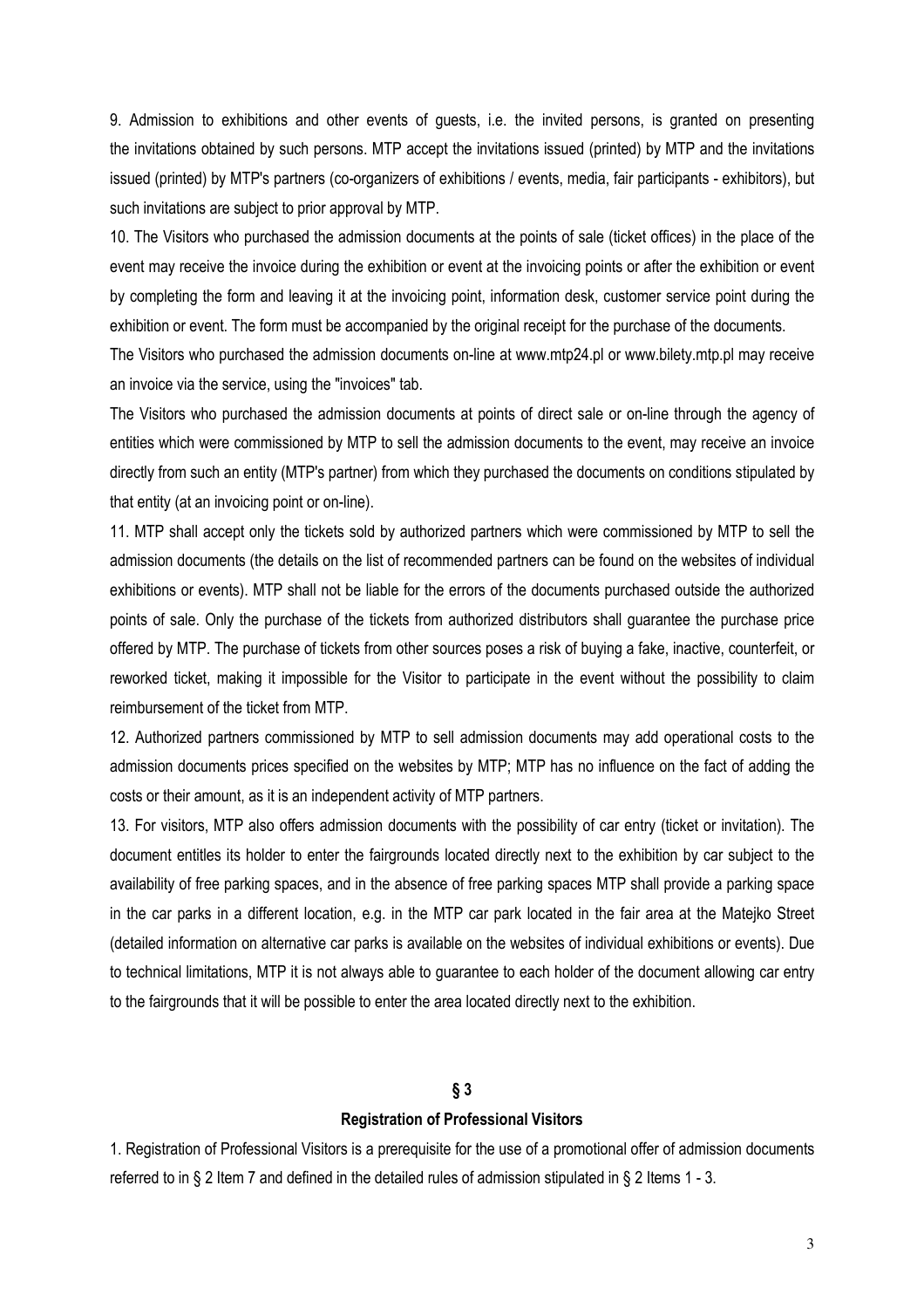2. Persons representing or appearing in any other way on behalf of legal persons or organizational units and natural persons conducting business activity, whether it is gainful employment or professional career, are authorized to register as Professional Visitors. Persons acting privately, without the relation to business activity, whether it is gainful employment or professional career, are not entitled to register.

3. Professional Visitors representing the industries associated with the theme of the exhibition / event are the only Visitors allowed to register for a particular exhibition or other event.

4. Registration can be done on-line at www.mtp24.pl or on other websites specified by MTP on the sites of specific exhibitions or events (24 hours a day, in the period of approx. 3 months prior to the beginning of an exhibition/event until the last day of an exhibition/event), or at the Visitors' Service Centre in the place of the event (during an exhibition or event).

5. Users of the Visitors' Service Centre at mtp24.pl or bilety.mtp.pl are required, prior to the registration on-line, to accept the Regulations of the service.

6. Registration in the Visitors' Service Centre in the Event venue is made by submitting a company's business card or stamp and completing a registration form, in which the data identifying the person registering as a Professional Visitor need to be provided (i.e., in accordance with Item 2, the so-called professional, and not the private data).

7. In order to use the promotional offer addressed to Professional Visitors, Professional Visitors should consent to the processing of their personal data by MTP for marketing and statistical purposes, to the provision of commercial information by e-mail and direct telemarketing activities.

8. The consent referred to in Item 7 is voluntary; however, in the absence of such a consent, MTP shall have the right to refuse the sale of admission documents according to the promotional offer referred to in Paragraph 1. In such a case, Professional Visitors may purchase the admission document at a standard price, according to the rules specified on the websites of specific exhibitions or events.

9. The registration form includes the following elements:

- a) name and surname,
- b) position, function, occupation,
- c) name (company) of the entity / employer / business,
- d) address of the registered office or place of conducting business activity (country, code and town/city, street),
- e) contact data: fixed or mobile telephone number, email address, website address (if available),
- f) tax identification number (NIP) or registration number in the proper register of business activity in order to confirm the identification,
- g) type of business (manufacturing, trade, services, etc.),
- h) sectors of activity,
- i) size of the entity / business (number of employees, size of the farm, etc.).

The registration form of a Professional Visitor requires the signature of the person filling in the form.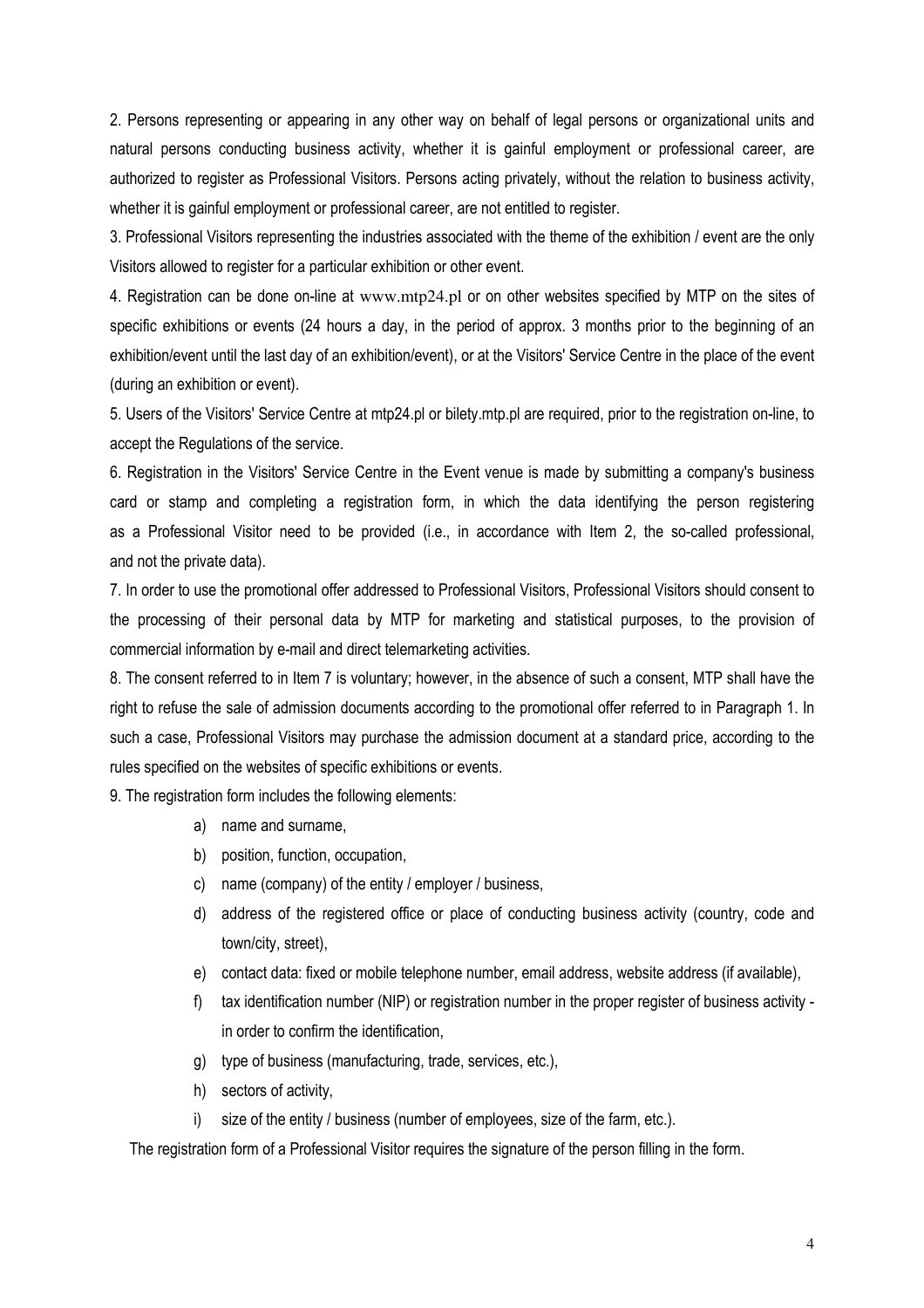10. The data to be provided in the registration form should be truthful and consistent with the current state of facts, since only such data guarantee the due performance of the service provider's obligations by MTP. Professional Visitors may apply to MTP to amend or supplement the previously provided data. The request to remove the data reported to MTP in the Visitors' Service Centre before the provision of the service (the sales of admission documents) by MTP is understood as a withdrawal from the agreement by a Professional Visitor and it shall result in the termination of the service by MTP.

11. If MTP find out that the data provided in the registration form is inaccurate or inconsistent with the facts, MTP have the right to refuse to sell admission documents according to the promotional offer referred to in Item 1

# **§ 4**

#### **Registration of Organized Groups of Visitors**

1. The registration of organized groups of Visitors (employees' tours, school groups) is a condition of using the offer for the purchase of an exhibition / event admission documents prepared for such groups as defined in § 2 Item 7 and stipulated in the detailed admission rules referred to in § 2 Items 1 - 4.

2. The group registration form is available on the websites of particular exhibitions / events. Registration of a group tour includes the application of a person representing the tour organizer (e.g. industry chamber) and a list of tour participants including the name and contact details (e.g. e-mail address, phone) of an entity whose employees are the participants of the tour. The minimum number of group members is 10 persons, including the person who is the representative of the group, unless the detailed admission rules stipulated in Section 2 Items 1-4 state otherwise.

3. The school group registration form is available on the websites of a particular exhibition or event. Registration of a school group comprises an application of the school's headmaster or university dean, number of pupils or students, and contact details of the person registering a school group. The minimum number of a school group members is 10 persons, including the group's Guardian, unless the detailed admission rules stipulated in Article 2 Paragraphs 1-4 state otherwise. In the case of a large school group, for every 20 pupils or students there should be one Guardian of age.

4. MTP accepts registration forms from schools / colleges whose educational / scientific profile is associated with the industries which fall within the theme of a particular exhibition / event. The applications, regardless of the profile of the school / college, may be accepted by MTP only with relation to some events aimed at the general public if the detailed admission rules provide for such a possibility due to the educational, cultural, recreational and sports, etc. objectives to be accomplished during such events.

5. Organized groups should be first registered using the registration form available on the website of a specific exhibition or event in order to obtain MTP's approval. Having obtained the approval, the original registration form needs to be provided to MTP no later than on the day of visiting the exhibition or event, directly at the entrance to the event venue. The original application form is the basis for the application of the offer for admission documents to an exhibition or event referred to in Article 2 Paragraph 8 (discount tickets). The detailed method and date of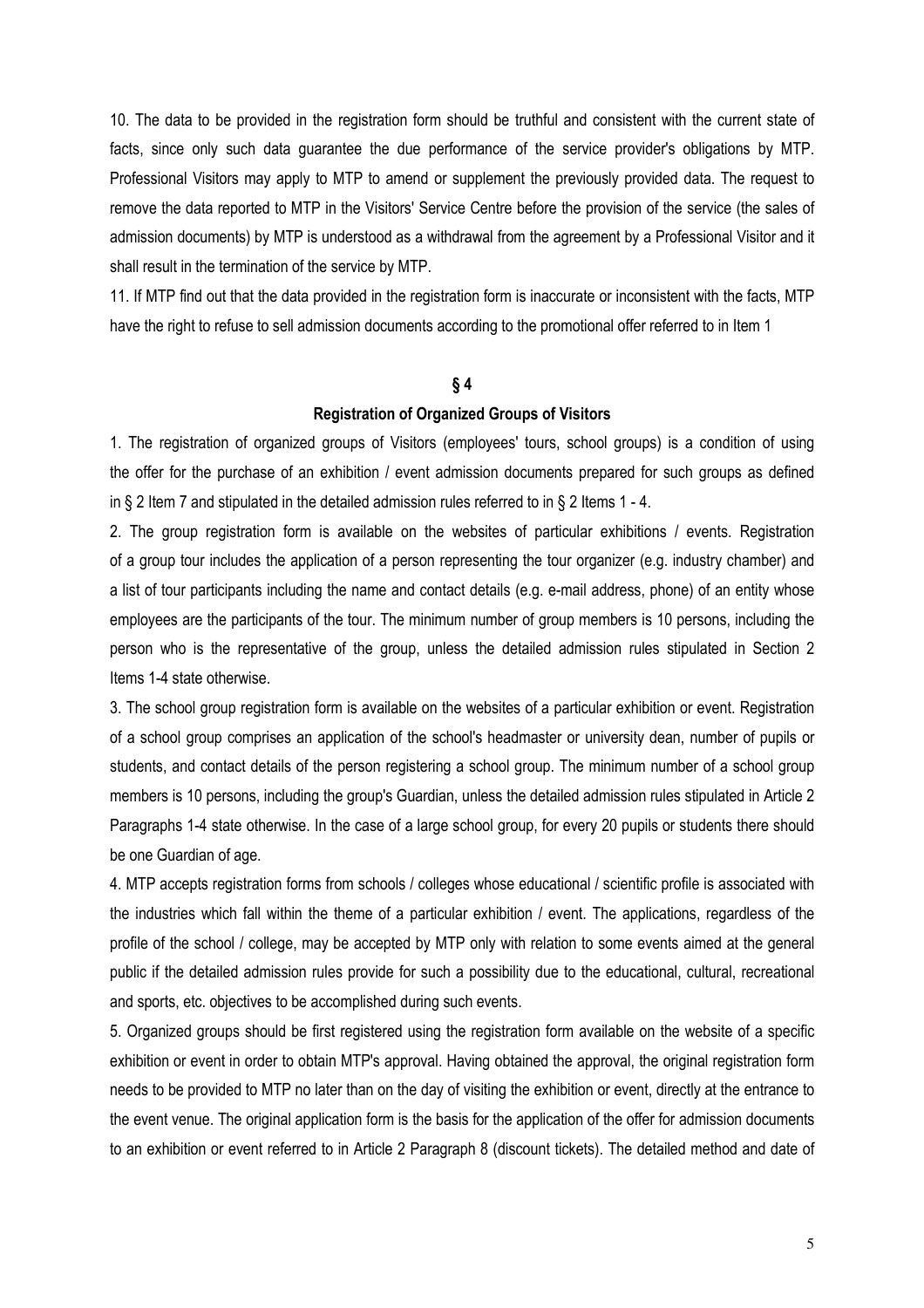delivery of the registration forms is determined by the detailed admission rules published on the Internet and agreed for particular exhibitions or events, and by the arrangements made with MTP.

6. MTP reserve the right to refuse the approval of a school group application due to: the failure to state reasons for the necessity of visiting the exhibitions / events in the case of non-compliance of the profile of a school / college to the theme of the exhibition / event, failure to respect the date of submitting the applications determined by MTP, organizational possibilities (e.g. the lack of discount entrance tickets, limited access for school groups on the exhibitors' request). For similar reasons MTP may not accept the application of a group tour.

7. MTP shall confirm the receipt of the application in a manner specified on the website of a specific exhibition or event, in which they shall accept the date and time of entering the exhibition or event suggested by a school, university or group organizer, or they may suggest another date or time of entering the exhibition or event.

8. The application of an organized group of Visitors accepted by MTP entitles the group members to purchase discount tickets in the number corresponding to the number of the group members. In the case of a school group, the fee for the ticket for the Chaperone is the same as for the pupil / student.

9. For the time of visiting certain exhibitions / events, an organized group, for every 20 persons, may be assigned a Guide by MTP, as well as have a visiting route determined. If groups of fewer than 20 participants are registered, MTP reserve the right to combine various groups, and in the case of a group with more than 20 members - to divide groups and to combine them with other groups. In the case of assigning a Guide to a group by MTP and determining a visiting route for them, the group is required to visit the exhibition following the designated route with the Guide. Assigning a Guide by MTP does not exempt the group Chaperones from their obligations concerning care and taking educative measures etc. in respect of the group members.

10. School / college headmaster/ other organiser registering a group is required to make the pupils / students or others participants and their Chaperone acquainted with the present Regulations. Group Chaperone is responsible for ensuring that the group members follow the regulations stipulated in the further part of the Regulations, and to follow the instructions of the Guide assigned by MTP.

In the case of non-compliance with these Regulations by the Chaperone and members of the group, including the failure to respect the detailed admission rules referred to above in § 2 Item 1-4, failure to comply with order regulations, non-compliance with the instructions of the group Guide, MTP may stop the exhibition / other event visiting tour of all members of the group, without the possibility of its continuation. In such case, the cost of the tickets is non-refundable.

# **§ 5**

#### **Invitations**

1. The admission to the exhibitions / events may take place on the basis of invitations issued (printed) by MTP or the invitations issued (printed) by MTP's partners (co-organizers of exhibitions / events, media, fair participants exhibitors), but such invitations are subject to prior approval by MTP.

2. The invitation entitles its holder or a person invited by name to enter the event venue during the exhibitions or other events, as indicated in the invitation.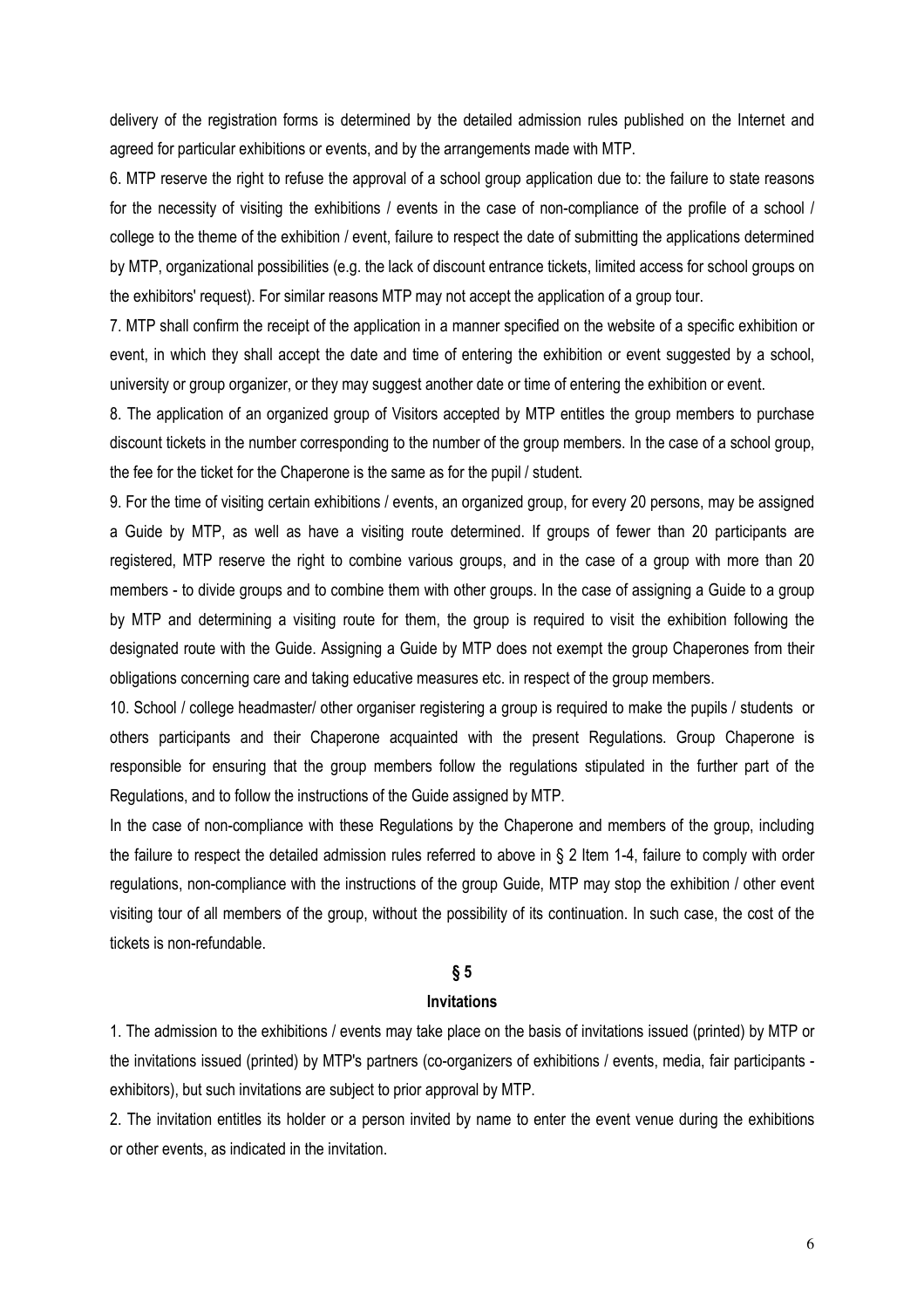3. The invitations distributed by MTP and their partners entitle the visitors to enter the area after their presentation at the entrance to an exhibition / event, or they require the so-called activation, stipulated in detail in Item 6 below. The activation is to confirm that the invited person shall come the exhibition / event; it is used in order to calculate the number of the invitations used and forms the basis for issuing a VAT invoice by MTP for the sale of the invitations to the partners (e.g. exhibitors).

4. Activation may be done online at www.mtp24.pl or at one of the Visitor's Service Centres in the place of the event (e.g. in the entrance halls) during the exhibitions or other events. Activation online is free of charge, while the activation of invitations at one of the Visitor's Service Centres may be subject to a fee, and the rules of the payment shall be determined each time by specific rules for admission to individual exhibitions or other events referred to in Article 2 Paragraphs 1-2.

5. Users of the Visitors' Service Centre at mtp24.pl or bilety.mtp.pl are required, prior to the registration on-line, to accept the Regulations of the service.

6. Activation of the invitation consists in providing the number of the invitation and completing the registration form in the same way as detailed for the Professional Visitors in § 3 Item 6.

#### **§ 6**

# **Processing of Visitors' Personal Data**

1. The personal data collector is Międzynarodowe Targi Poznańskie sp. z o.o., Kancelaria, ul. Głogowska 10, 60-734 Poznań. MTP obtains Visitors' personal data directly from them, from persons registering groups of Visitors in accordance with the Regulations, from exhibitors or from MTP's Partners. When obtaining personal data indirectly from the Visitors, MTP may only process a Visitor's name, position, function or profession, name (company) of the represented entity or employer, type of business activity, address of registered office or place of business (country, postal code and city, street), contact details: fixed line number or mobile phone number, email address, website address (if any), Tax Identification Number (NIP), type of activity (e.g. production, trade, services, etc.), sectors of activity, size of the entity/activity (number of employees, size of the farm, etc.).

2. The Data Protection Supervisor appointed at MTP can be contacted by e-mail at: iod@mtp.pl.

3. Visitors' personal data shall be processed for the purpose and to the extent related to the organization, conduct and settlement of the exhibitions or events in accordance with the Regulations, agreement concluded with Visitors or general legal provisions. Providing personal data is voluntary, but the failure to provide the data shall make it impossible for the Visitors to participate in an exhibition or event organized by MTP.

4. Visitors' personal data shall be processed in accordance with the conditions set out in the Regulation (EU) 2016/679 of the European Parliament and of the Council of 27 April 2016 on the protection of natural persons with regard to the processing of personal data and on the free movement of such data, and repealing Directive 95/46/EC (OJ L 119, 4.5.2016, p. 1–88, GDPR), Polish regulations adopted to enable the implementation of GDPR, other applicable laws, and these Regulations.

5. MTP may disclose Visitors' personal data to MTP Partners, as well as to the entities providing legal, IT, maintenance, administration, security, accounting, advertising, postal or courier services for MTP.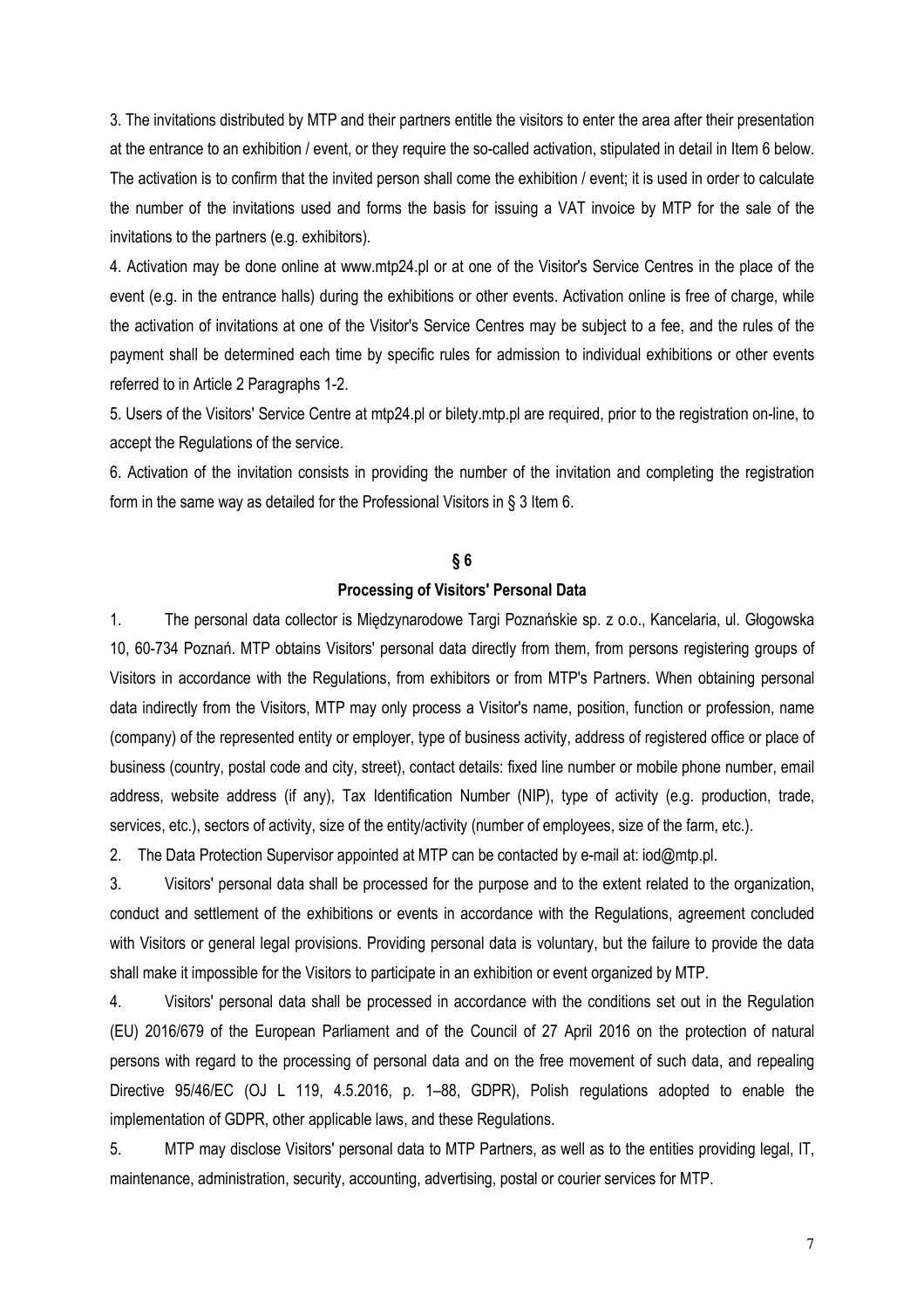6. MTP may disclose the image of Visitors to the administrators of social networking sites, especially YouTube LLC based in the United States, Facebook Inc. based in the United States, and Facebook Limited based in Ireland, Twitter, Inc. based in the United States and Twitter International Company based in Ireland, LinkedIn Ireland Unlimited Company based in Ireland and LinkedIn Corporations based in the United States – only when Visitors consented to the publication of their image on such social networking sites under the terms of Paragraph 15 below.

7. The basis for the processing of the Visitors' personal data is Article 6.1 b) GDPR – performance of contract concluded with a Visitor (Regulations), and Article 6.1 c) GDPR – compliance with a legal obligation of MTP e.g. resulting from the tax or accounting regulations, regulations on guarantees and warranties, or regulations on the protection of mass events.

8. MTP may also process Visitors' personal data in order to conduct direct marketing, which is MTP's legitimate interest in accordance with Article 6.1 f) GDPR.

9. MTP may also process Visitors' personal data in order to conduct statistical research concerning e.g. the number of Visitors, which is MTP's legitimate interest in accordance with Article 6.1 f) GDPR.

10. MTP may also process Visitors' personal data in order to establish, claim or secure damages, which is MTP's legitimate interest in accordance with Article 6.1 f) GDPR.

11. MTP may also process Visitors' personal data in order to ensure the safety of persons and property during an exhibition or event organized by MTP, in particular MTP reserves the right to identify, on the basis of an identity document, Professional Visitors receiving the admission tickets ordered online at the MTP ticket office or service centre, as well as the right to verify, on the basis of an appropriate document, the rights of Visitors (students, pupils) to use the promotional offer referred to in Article 2.6 b) of the Regulations. MTP shall also use video surveillance systems to ensure the safety of persons and property during an exhibition or event organized by MTP, which may involve the processing of the Visitors' image.

12. Visitors' personal data shall be kept for the period necessary for the purposes set out in Paragraphs 7- 11, in particular during the exhibitions or events organized by MTP, their settlement in accordance with applicable law, complaint procedure associated with exhibitions or events organized by MTP, and then in the period of determining, investigating or securing the claims arising in connection with the implementation of exhibitions or events.

13. Within the limits of the law, the Visitors are entitled to:

- a) access their personal data processed by MTP,
- b) rectify their personal data processed by MTP,
- c) remove their personal data processed by MTP in cases specified in Article 17 GDPR,
- d) limit the processing of their personal data processed by MTP in cases specified in Article 18 GDPR,
- e) transfer their personal data processed by MTP in a structured, commonly used computer format suitable for machine reading. Visitors may transfer the data to another controller or request MTP to send them to another controller. However, MTP shall do this only if such a transfer is technically feasible. The right to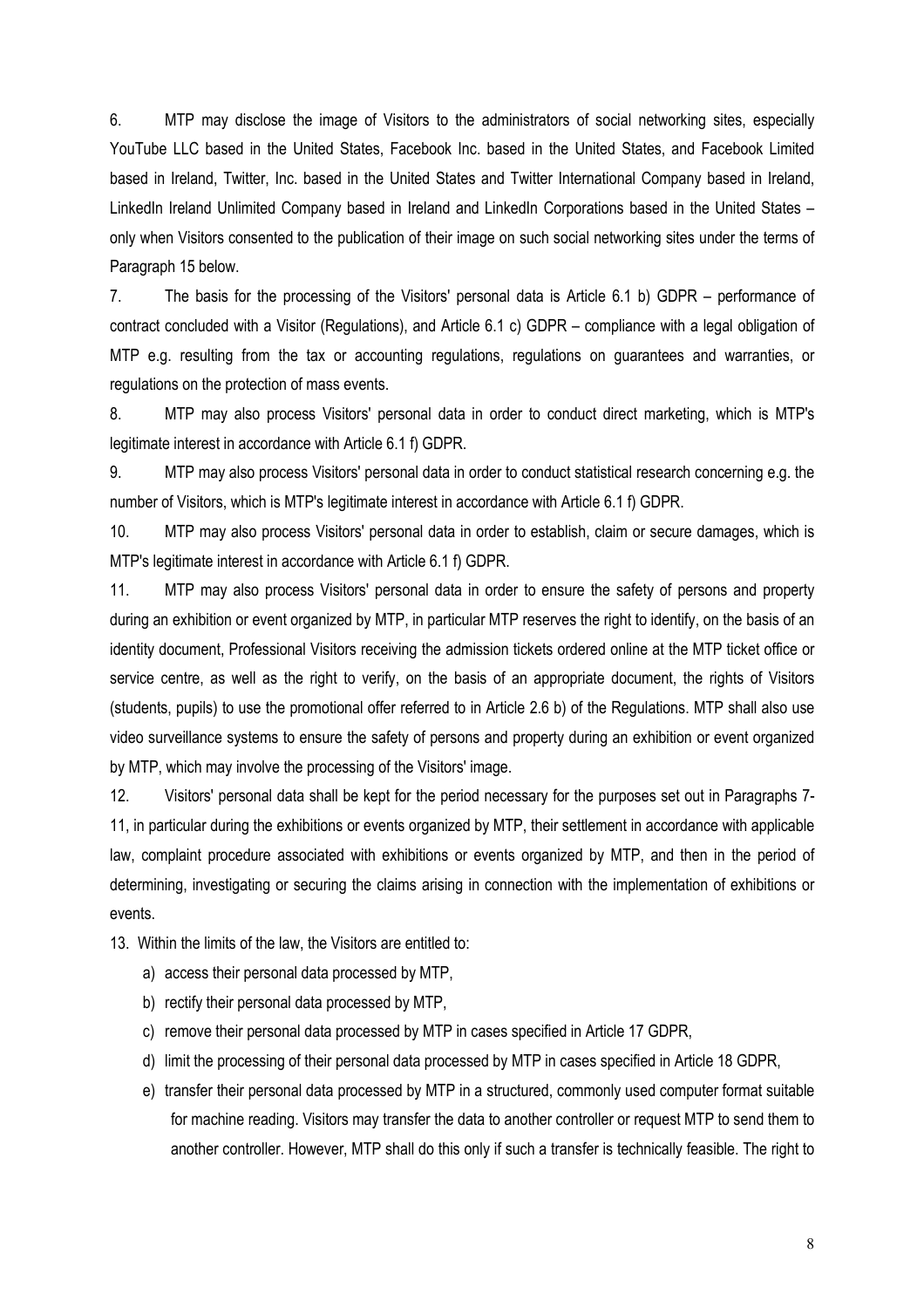transfer their personal data may be used by the Visitors only for the data that MTP processes on the basis of an agreement with a Visitor or on the basis of a Visitor's consent;

f) object to the processing of their personal data by MTP in order to fulfil MTP's legitimate interests, in particular for the purpose of direct marketing.

The exercise of the rights referred to above can be done by providing a written request sent to the MTP address or by e-mail to: iod@mtp.pl.

14. The Visitors are also entitled to lodge a complaint to the President of the Office for Personal Data Protection when they consider that the processing of their personal data by MTP violates the provisions of GDPR. The Visitors may consent to the processing of their personal data for the purpose specified each time in the consent clause, e.g. in order to receive from MTP or their Partners commercial information in the form of a newsletter, e-mail, SMS and MMS, or by phone, as well as in order to have the Visitors' image used on the MTP website or social network. The provision of the aforementioned consents is voluntary and the consents may be withdrawn free of charge at any time. MTP shall process personal data for the purpose referred to in Paragraph 13 until the Visitors' consent to the processing of their personal data for this purpose is withdrawn, without prejudice to the lawfulness of the processing which was based on the consent before its withdrawal. Consent to the processing of personal data for the above purposes shall not be required in order to enter the area of an exhibition or event, but it can be a precondition to use the promotional offer specified Article 3.1 of the Regulations. The consent to the use of the Visitor's image shall not be required if the Visitor's image is only a part of a larger whole (landscape, assemblies, mass events).

15. MTP may transfer Visitors' personal data to the United States on the basis of the European Commission Implementing Decision (EU) 2016/1250 of 12 July 2016 pursuant to Directive 95/46/EC of the European Parliament and of the Council on the adequacy of the protection provided by the EU-US Privacy Shield, only when Visitors consent to the publication of their image on the Facebook, Twitter or LinkedIn social networking site. The Decision states that it is allowed to transfer data to entities in the United States that have adopted a set of Privacy Principles - EU-US Privacy Shield Frameworks, including additional principles, by way of selfcertification, by including them in the list of entities that have carried out self-certification as part of the EU-US Privacy Shield. YouTube LLC (formally, the entry has been made by Google LLC – the parent company of YouTube LLC, and the entry also includes YouTube LLC), Facebook Inc., Twitter Inc. and LinkedIn Corporation are the entities included in the list of entities that have carried out self-certification as part of the EU-US Privacy Shield. The list of entities and information about the principles of the processing of personal data in accordance with the EU-US Privacy Shield and the security measures applied are available at: www.privacyshield.gov.

# **§ 7**

#### **Other Services and Benefits for Visitors**

1. The catalogue of exhibitors participating in the exhibition, Visitor's Handbook, guide or handbook of the exhibition / event may be sold or issued (if their price is included in the price of the admission document to the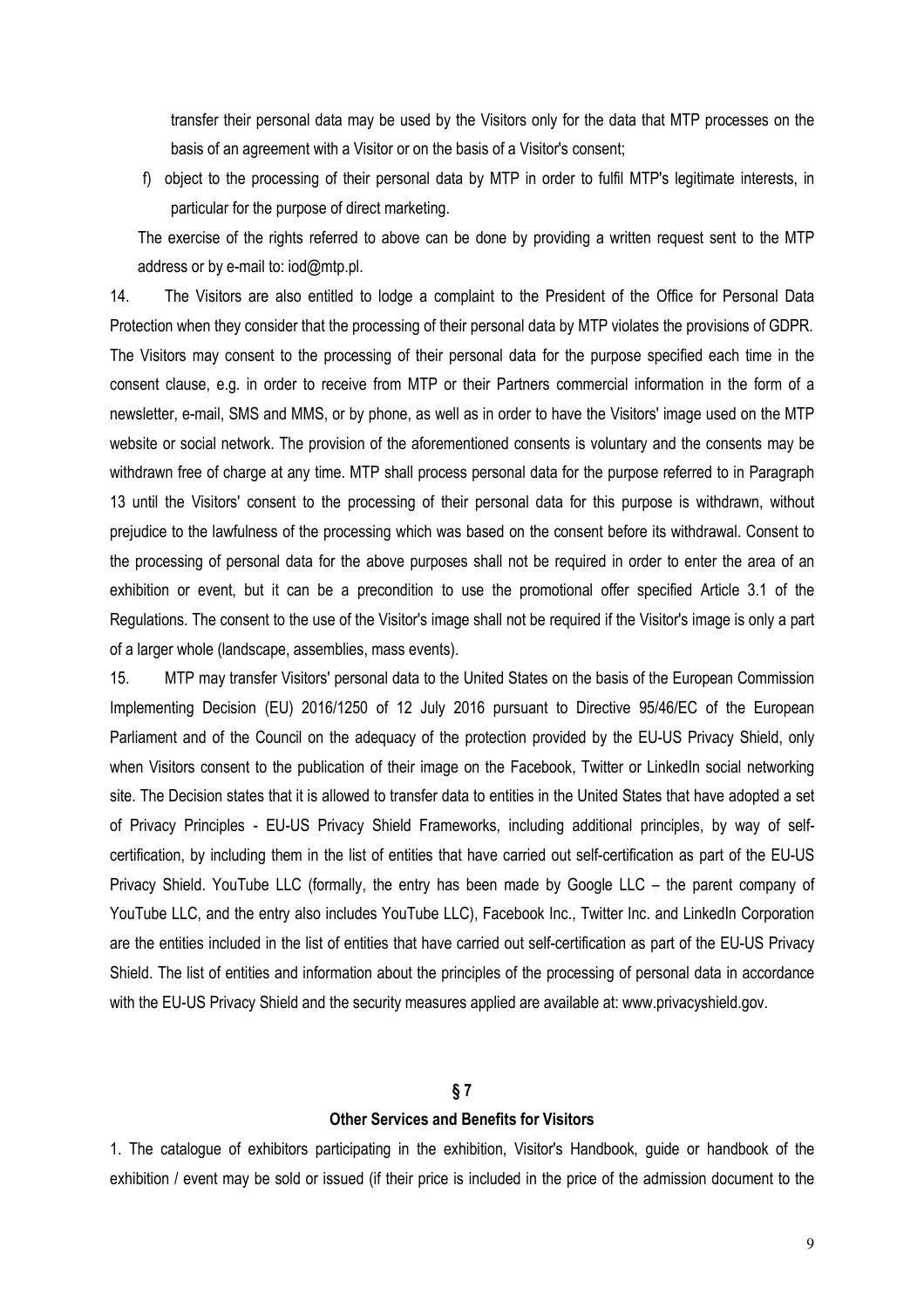exhibition) in the MTP ticket offices, Visitors' Service Centres, Exhibition Office, and by the hostesses in the event venue. Precise information is provided by MTP on the websites of particular exhibitions / events.

2. Professional Visitors or guests invited by the exhibitors may receive, along with the admission document, a set of additional services (e.g. access to the VIP area), set out in the offer relating to a particular exhibition / event and presented on the websites of particular exhibitions / events.

3. During trade exhibitions and special events MTP enables the Visitors to obtain information on the protection of industrial property, copyright and combating unfair competition. To do this, a consulting point is arranged in the event venue in which information can be obtained from patent attorneys.

4. In order to facilitate visiting the exhibition and other events, MTP mark the stands of exhibitors in an uniform way, and the plans of the stands location are presented in the halls and in the outdoor areas. At some exhibitions / events MTP make up routes for guided tours for organized groups of visitors.

5. Getting around the event venue is facilitated by a clear, graphic labelling system of the halls and other facilities, as well as making the maps of the Event venue available to the visitors.

6. MTP provide the following payable services for Visitors:

- a) food and drink (MTPCafe, etc.),
- b) Xerox services (Fair Office int).

7. During the exhibitions and other events MTP offer the Visitors a cloakroom in the entrance halls, in which, apart from clothing, Visitors may also store their hand or other luggage.

# **§ 8**

# **Order Regulations**

1. Visitors may stay in the event venue only on the dates and hours of exhibitions / events.

2. Certain pavilions, stands or other exhibitions and the passages in the halls and the entrance door to halls may be temporarily closed due to organizational or safety reasons, and at that time they may not be available to Visitors.

3. Taking photographs, filming and making drawings of particular stands and exhibits for commercial purposes requires the prior consent of the stand user, i.e. a participant (exhibitor) of the exhibition or other event. If the activities mentioned above may cause disturbance in the organization and course of the exhibition or other event, MTP shall order to stop such activities.

4. It is forbidden for the Visitors to carry out any commercial, canvassing, advertising, promotion, and agitation activities or cash collections not agreed with MTP, as well as the activities that are in breach of applicable laws.

5. The following prohibitions apply in the Event venue:

- a) carrying and using weapons, ammunition and pyrotechnics, harmful chemicals, as well as an open fire, which may bring the risk of fire, property damage and a danger to the health and life of people;
- b) carrying and drinking alcohol, except for consuming alcoholic beverages purchased or served in places designated by MTP or co-organizer (Partner), which, additionally in time and in the area of events of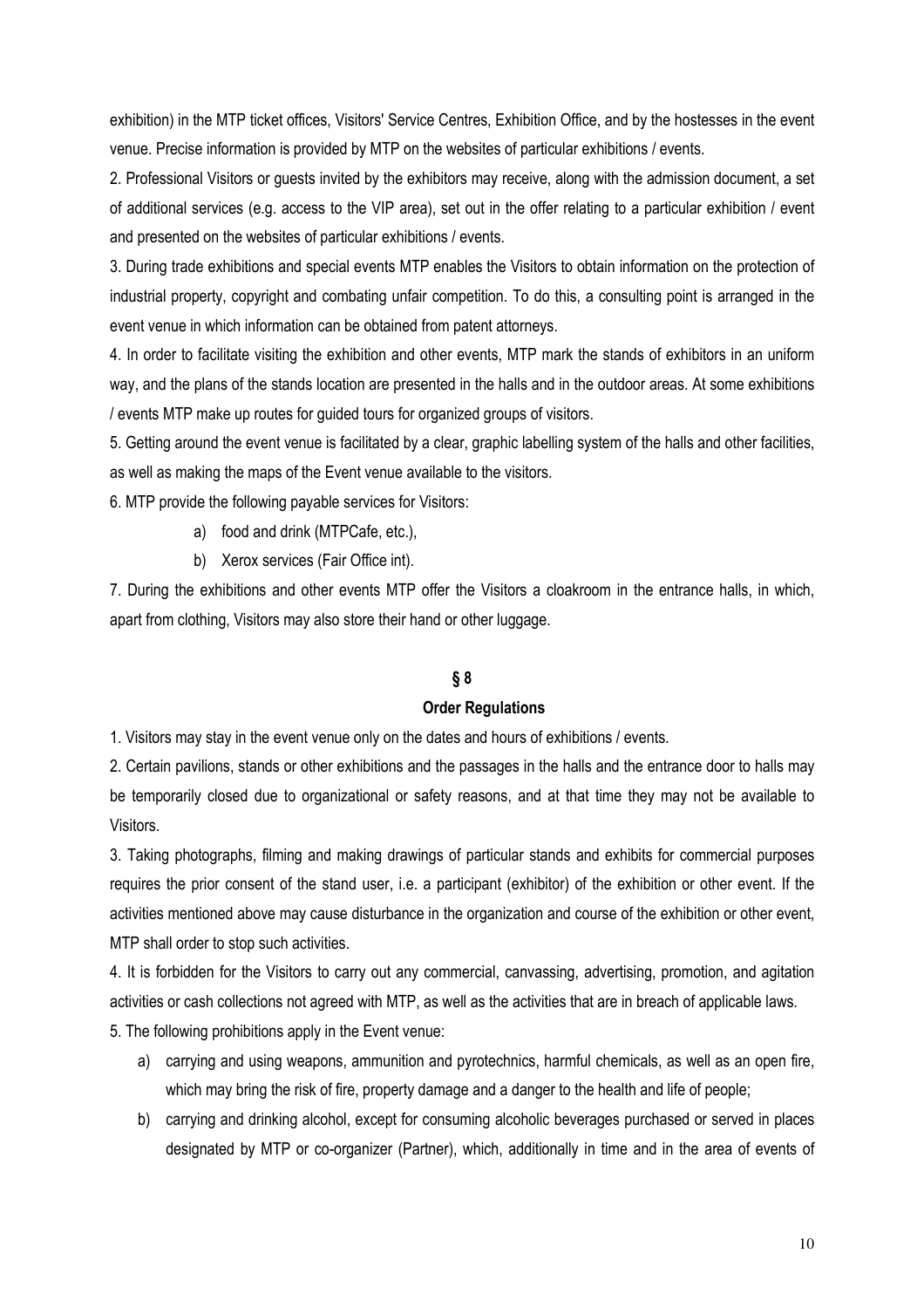mass events, is subject to limitations resulting from Art. 8a of the Act of March 20, 2009 on Security of Mass Events (Journal of Laws of 2018, item 1870, as amended);

- c) distributing and using narcotic drugs;
- d) use of unmanned aerial vehicles (e.g. drones) without the consent of MTP;
- e) disturbing public order (e.g. loud, aggressive behavior);
- f) bringing in animals, as well as bicycles, skateboards, etc., unless it is permitted by MTP during some events due to their character (e.g. participation in a dog competition, show biking) or when the animal is a guide dog or assistant dog of a disabled person, provided that the Visitor submits a certificate confirming the status of an assistance dog and a certificate of the required veterinary vaccination; assistance dogs must be equipped with a harness. Dog's owners shall be liable for the damages caused by the dog;
- g) smoking of tobacco products in the exhibition halls, conference rooms and other facilities, with the exception of dedicated and specially marked places (cabins for smokers);
- h) polluting the pavilions and outdoor areas with self-generated waste (drink and food containers, cigarette butts, chewing gum, etc.);
- i) destroying infrastructure (e.g. blanketing the walls, floors with advertising posters) and vegetation that belongs to MTP;
- j) leaning against the elements of the stands, advertising constructions and other elements of interior design.

6. Persons in a state of considerable intoxication or drug intoxication, or trying to bring in alcohol, narcotic drugs or dangerous items shall not be allowed to enter the event venue.

7. In the event of non-compliance with the prohibitions referred to in Item 5 Points, MTP reserves the right to immediately lead Visitors out of the event venue and prevent their re-entry, and, when appropriate, to call the police.

8. It is forbidden to leave any items, including luggage or other property, unattended.

9. Items and substances referred to in Paragraph 5(a) and items left unattended in the area of MTP or elsewhere in the area of the event specified in Paragraph 8 for be security reasons may be removed or destroyed by MTP or specialist services at the expense of the person leaving the items or substances unattended, unless it is impossible to determine to whom they belong. MTP shall not be responsible for this. If it is required to evacuate people from the exhibition halls or fairgrounds or the area of other event, the cost of such evacuation shall be borne by those who left such items unattended.

10. Visitors are required to:

- a) respect the marking of the zones excluded from traffic that are subject to fire protection;
- b) follow the instructions provided by the MTP services for organizational reasons or due to the need to protect property and ensure the safety of persons present in the event venue;
- c) comply with traffic regulations that apply in the traffic area of the event venue;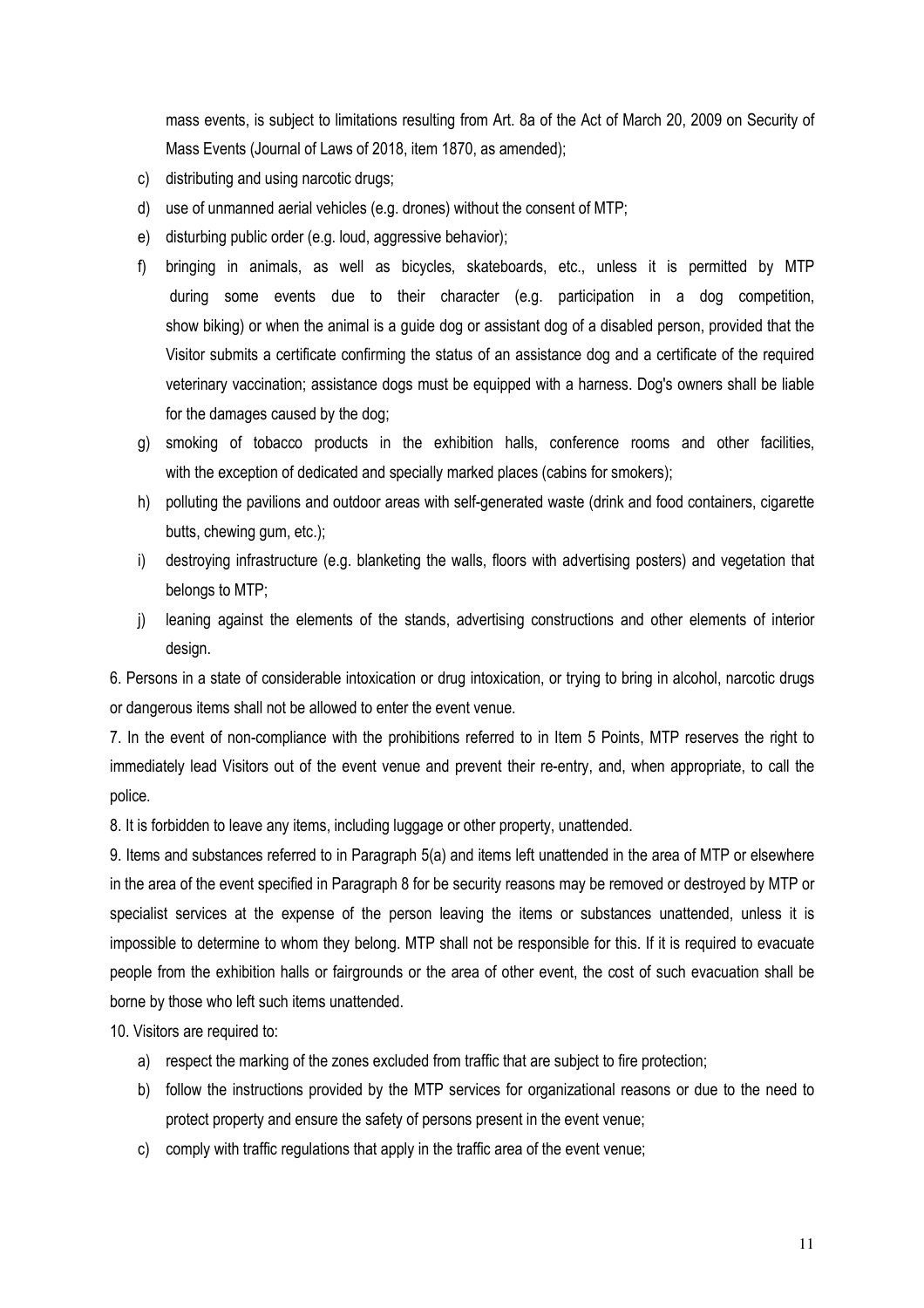d) dispose of self-generated waste and throw it to the containers located at the entrances to the halls, marked in accordance with the principle of selective waste collection.

11. Children up to the age of 13 may stay in the event venue only under the supervision of adults (parents, guardians).

# **§ 9**

# **Liability and insurance**

1. MTP reserves the right to cancel, shorten or reschedule the exhibitions or other events, and undertakes to inform about such changes on the websites of exhibitions / events sufficiently in advance of their start dates.

In the case of a sudden cancellation, shortening and rescheduling the exhibitions / events for reasons beyond the control of MTP, the Visitor who did not manage to use the purchased admission document, is not entitled to compensation, but only to a refund in the amount of the gross price of such a document. The repayment shall be made according to the principles stipulated in § 10 hereinafter.

If the purchased admission document valid for a particular day of the exhibition / event is not used for reasons attributable to a Visitor, its exchange to a document valid for another day is not possible, and MTP shall not provide a refund for such a document.

2. MTP is not liable for damage to Visitors caused by third parties or through the fault of the aggrieved party.

3. MTP shall not be liable for any damage to property of the Visitors caused by force majeure (such as fire, explosion, lightning, gale, flooding) or by third parties, or through the fault of the aggrieved party, with the exception of the liability for items left for safekeeping in the MTP cloakroom, referred to below .

4. MTP is responsible for the items provided to them for safekeeping in the cloakroom (clothing, hand luggage). MTP do not accept valuables to the cloakroom (jewellery, photographic equipment, etc.). Clothing and other belongings of the Visitors that are not collected from the MTP's cloakroom within 14 days or left outside the cloakroom are considered to be abandoned property.

5. MTP is not liable for the items (e.g. luggage) left unattended at the place of event. Visitors are not entitled to any claims for the removal or destruction of items left unattended carried out by MTP for security reasons (real or suspected threat to the safety of persons and property).

6. MTP is not liable for any damages suffered by Visitors being the result of non-compliance with the instructions issued by the MTP's services in the case of a danger to persons and property, e.g. in connection with the management of the evacuation of persons from an exhibition hall.

7. The security measures taken to protect the place of event (technical protection, security services, monitoring) have no influence on the exclusion from liability of MTP for the above mentioned reasons.

8. Visitors are required to secure their property brought to the place of event against possible damage or loss, at their own expense and on their own risk (e.g. keys, documents, hand luggage, laptops, cameras, mobile phones). They should also insure their valuable things on their own.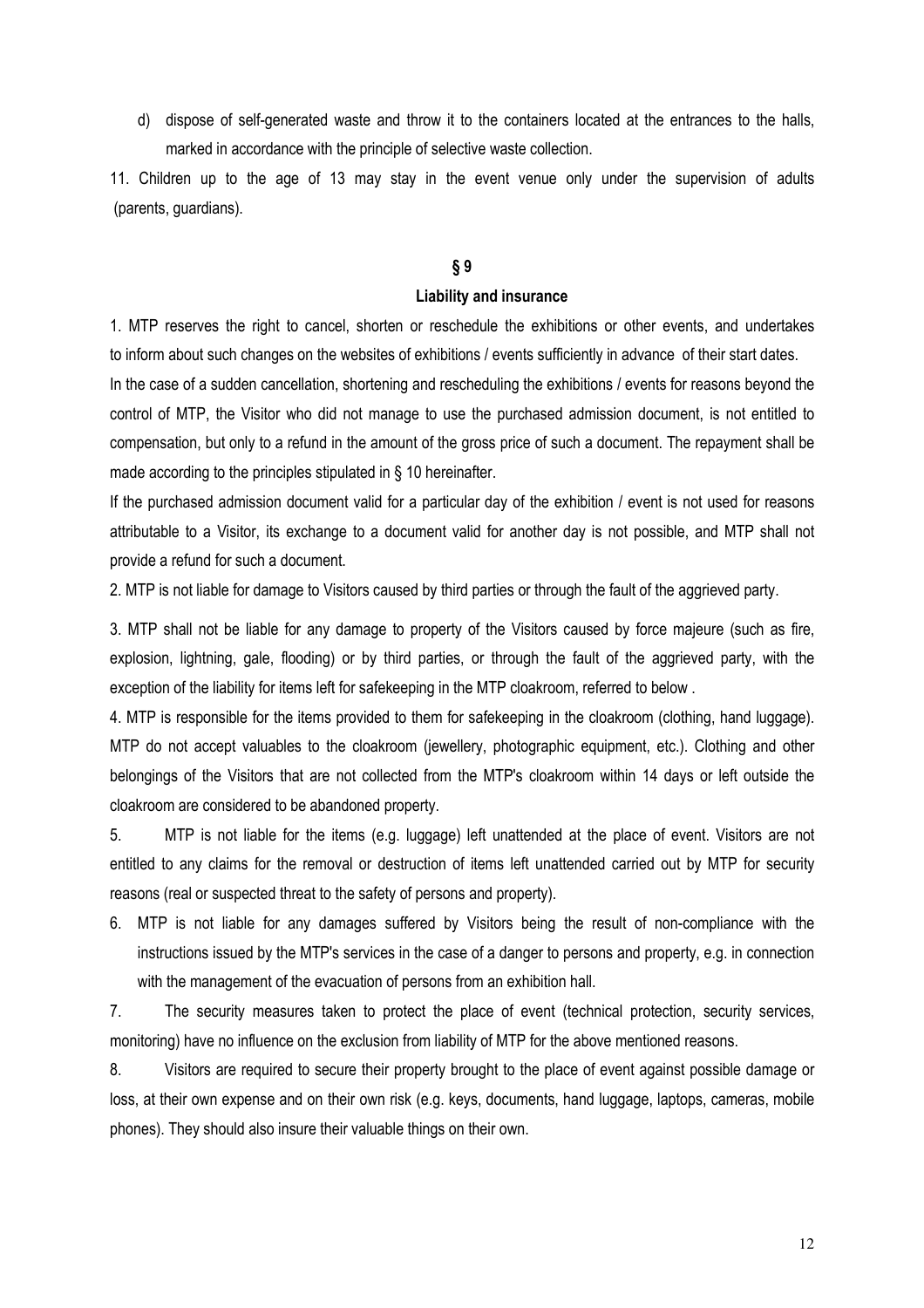9. Visitors are responsible for causing or inflicting damage at the place of event (e.g. damage to MTP property). Damage assessment is performed by MTP, if possible in the presence of a Visitor or the Visitor's representative, which shall be confirmed in an appropriate protocol.

10. The occurrence of any damage to property or to the Visitor needs to be reported to MTP and Police immediately after such a damage is noticed, which shall be confirmed in an appropriate protocol.

11. Visitors shall purchase an individual liability insurance and shall insure their property.

12. Parents or adult guardians are responsible for the safety of children below 13 years old that are present in the event venue.

13. Visitors making the registration are fully responsible for the veracity and accuracy of the data provided by them, including the consequences of providing incomplete or wrong information, especially e-mail address or NIP number.

# **§ 10**

# **Return of Unused Admission Tickets**

1. The buyers who did not use the purchased admission tickets to exhibitions or other events due to a sudden cancellation, shortening or postponement of the date of an exhibition / event for reasons beyond the control of MTP, have the right to obtain a refund from MTP, on the following conditions:

2. The refund for an unused ticket purchased directly at the ticket office of MTP shall be made at the ticket office during its opening hours during the exhibition / event, no later than on the last day of the exhibition / event, subject to reimbursement of the ticket and fiscal receipt (VAT invoice) intact; the refund shall be made immediately, in cash, into the hands of the person concerned;

 3. The refund for an unused ticket purchased on-line at www.mtp24.pl or www.bilety.mtp.pl shall be made on the basis of an e-mail sent by the person concerned to reklamacje@mtp.pl or via mtp24.pl or via www.bilety.mtp.pl no later than on the last day of selling on-line tickets, announced by MTP on the website of the particular exhibition / event; the repayment shall be made by a bank transfer to the bank account specified in the e-mail by the person concerned, within 14 days of receipt of the email by MTP;

 4. The return of the ticket purchased in retail outlets or in on-line services owned by subjects to which MTP commissioned the sales of ticket for events aimed at the general public, shall be made by the subjects in the manner and under the conditions established by the subjects.

# **§ 11**

### **Complaint-Handling Procedure**

1. Each Visitor has the right to lodge a complaint related to the performance of the services specified in the present Regulations by MTP.

2. Visitors' complaints shall be made in writing and submitted during the exhibition / event in one of Visitors' Service Centres in the event venue (e.g in the MTP entrance halls) and later, but up to 7 days after the end of the